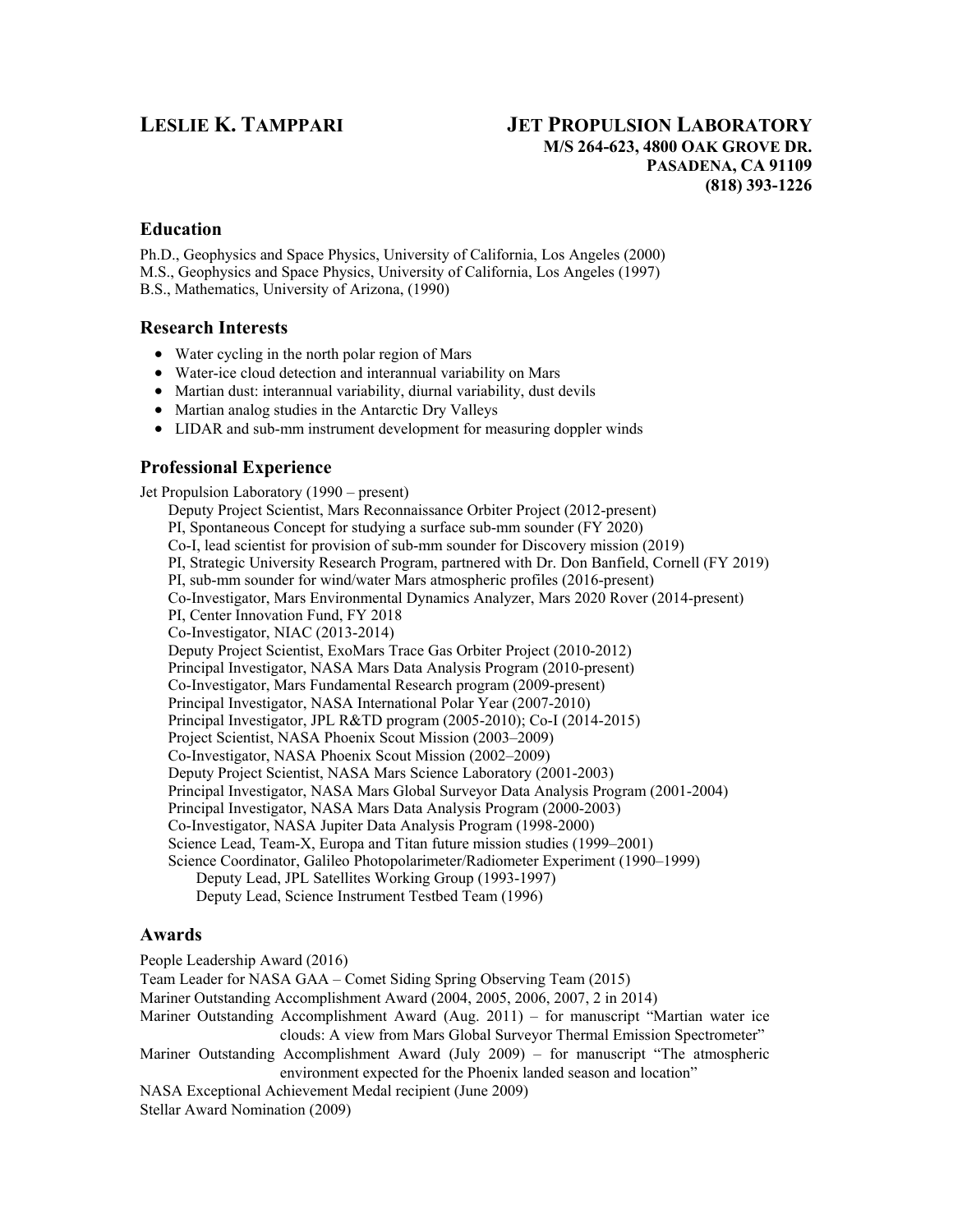Explorer Outstanding Accomplishment Award (2009) Team Bonus Award – Phoenix (2008) Ranger Outstanding Accomplishment Award (2002) NASA Exceptional Achievement Medal recipient (April 1998) Nova award "Initiative and Excellent Overview" (June 1997) Multiple NASA Group Achievement awards; including Comet Siding Spring Observing (2015)

### **Professional Activities**

Synthesis committee member for 7<sup>th</sup> International Conference on Mars Polar Science and Exploration (2019) Ice, Climate Evolution Science Advisory Group member (2018-19) Main Science Organizer for Mars Science Session for COSPAR 2018, 2020 NEX-SAG: Science Advisory Group member for next Mars Orbiter (2015) Organizer and Guest Editor for Icarus special issue – "Dynamic Mars" (2013-15; Issue date: May 1, 2015) Organizer and Co-convener of "Dynamic Mars" Special Session at Fall AGU (2013) 8th International Conference on Mars scientific organizing committee (2013) DPS prize sub-committee (2011, 2012) 5th Mars Polar Conference organizing committee (Sept. 2011) Organizer and co-convener of a Phoenix Special Session at AGU (2008) Organizer and guest editor for JGR-Planets special issue on Phoenix instruments, landing sites, and operations (2008) 7th International Conference on Mars scientific organizing committee (2007) 4th Mars Polar Conference scientific organizing committee (Oct. 2006) JPL Science and Technology Advisory Group (2005-2011) NASA PG&G Review Panel (2002-2003) NASA Mars Reconnaissance Orbiter Instrument Review Panel (2001) American Geophysical Union (AGU) member (since 2000) American Astronomical Society, Division of Planetary Sciences member (since 1995)

# **Mentoring Experience**

Yolanda Torres, Caltech Summer Undergraduate Research Fellowship, 2003 Project title: Water-ice clouds over Hellas Basin – a Historical Perspective Dr. Zheng Qu, Caltech Post-doctoral fellow, 2003-2005 Focus area: Water-ice clouds and transport in the north polar region of Mars Nathan Drake, Caltech Summer Undergraduate Research Fellowship, 2005 Project title: Dust devils in the northern polar region of Mars Dr. Alexey Pankine, JPL Post-doctoral fellow, 2007-2010 Project title: Mars Spring and Summer North Polar Water Vapor Mapping, New Retrievals and Interannual Comparison Vivian Sun, Caltech Summer Undergraduate Research Fellowship, 2011 Project title: Detecting Dust Devil Tracks and Wind Streaks in the North Polar Region of Mars Danika Wellington, Caltech Summer Undergraduate Research Fellowship, 2011 Project title: An Analysis of the Presence of Hydrogen Peroxide on Mars from Mariner 9 UVS data Nina Miller, JPL Maximizing Student Potential (MSP) in STEM internship program Project title: Investigation of high-frequency oscillations in REMS T data Vicente Ochoa, Caltech Summer Undergraduate Research Fellowship, 2018 Project title: Dust Devils Brian Ward, Maximizing Student Potential in STEM program, 2020 Project title: Evaluation of Mars Global Water Cycle Cecilia Leung, NASA Post-doctoral Program Fellowship, 2020 Project title: Investigating the Regional Water Cycle on Mars at Gale Crater and the Phoenix Landing Site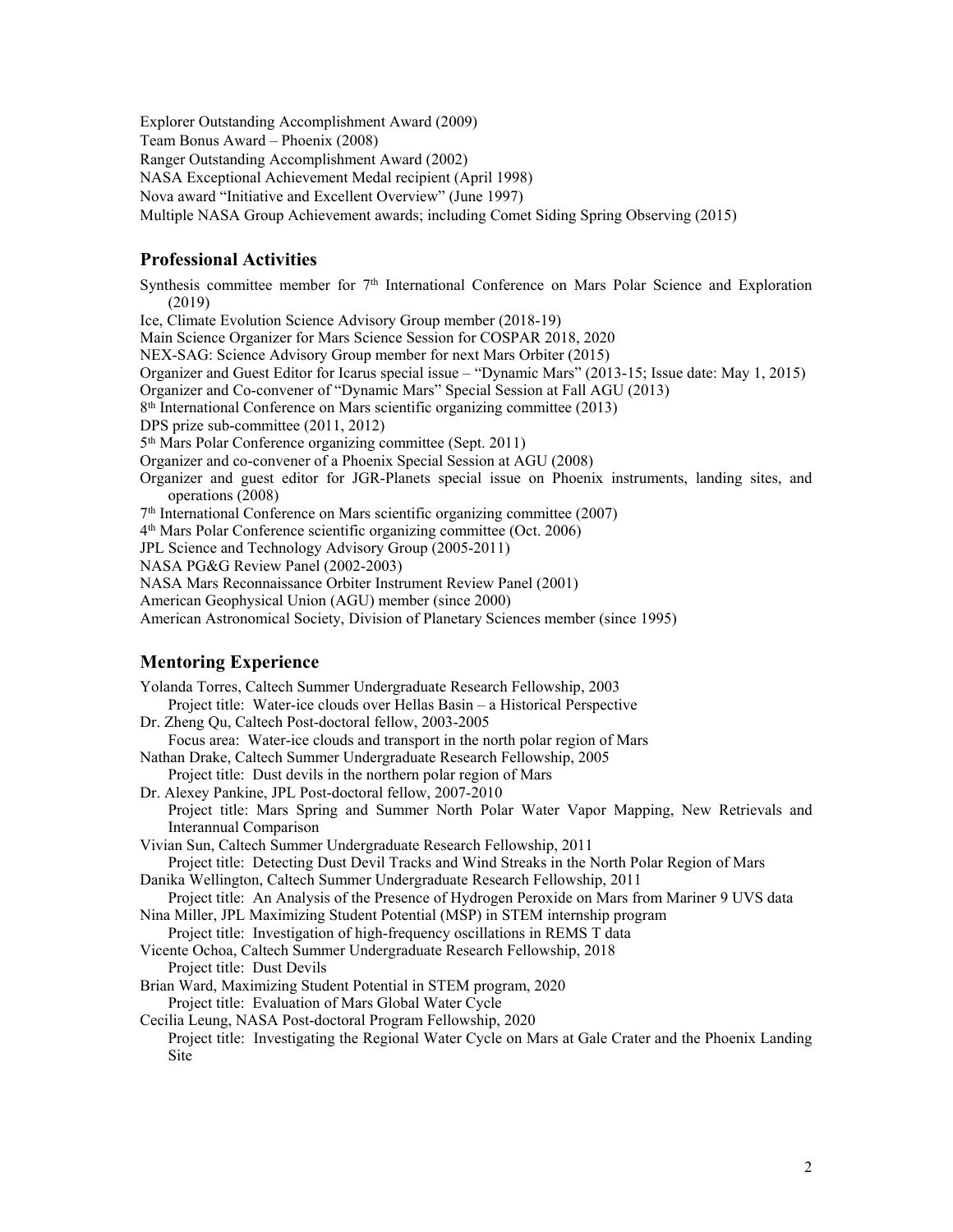### **Publications**

- **Tamppari, L. K.,** and M. T. Lemmon, 2020. Near-Surface atmospheric water vapor enhancement at Phoenix, *Icarus*, 343, 113624, https://doi.org/10.1016/j.icarus.2020.113624
- **Tamppari, L. K.,** *et al.*, 2011. Effects of Extreme Cold and Aridity on Soils and Habitability: McMurdo Dry Valleys as an Analog for the Mars Phoenix Landing Site, *Antarctic Science*, doi:10.1017/S0954102011000800.
- **Tamppari, L. K.,** *et al.,* 2009. Phoenix and MRO Coordinated Atmospheric Measurements, *J. Geophys. Res.*, 115, E00E17, doi:10.1029/2009JE003415, 2010
- **Tamppari, L. K.,** et al., 2008. The expected atmospheric characteristics during the Phoenix mission, *J. Geophys. Res.,* 113 (E00A20), doi:10.1029/2007JE003034.
- **Tamppari**, **L. K.**, M. D. Smith, D. S. Bass, A. S. Hale, 2008. Water-ice clouds and dust in the north polar region of Mars using MGS TES data, *Planetary and Space Sciences* **56**, 227-245.
- **Tamppari, L. K.,** R. W. Zurek, D. A Paige, 2002. Viking Era Diurnal Water Ice Clouds, *J. Geophys. Res.*, 108(E7), p. 5073.
- **Tamppari, L. K.,** 2000. Mars Missions*, Space Sciences*, **Vol. 4**, pp. 98-101, Macmillan Reference USA.
- **Tamppari**, **L. K.**, R. W. Zurek, D. A Paige, 2000. Viking Era Water Ice Clouds, *J. Geophys. Res.*, **105 (E2)**, pp. 4087-4107.
- **Tamppari**, **L. K.**, J. R. Spencer, T. Z. Martin, 1995. Observing the Icy Jovian Satellites with the Galileo Photopolarimeter Radiometer Instrument, *J. Geophys. Res.*, **100 (E9)**, pp. 18973- 18983.
- McEwen, A. S., Ethan I. Schaefer, Colin M. Dundas, Sarah S. Sutton, **Leslie K. Tamppari**, Matthew Chojnack, 2021. Mars: Abundant Recurring Slope Lineae (RSL) Following the Planet-Encircling Dust Event (PEDE) of 2018, *J. Geophys. Res.*, DOI: 10.1029/2020JE006575.
- Golombek, M et al., 2020. Location and Setting of the InSight Lander, Instruments and Landing Site, *Earth and Sp. Sci.*., DOI: 10.1029/2020EA001248
- Savijärvi, H. I., G. M. Martinez, E. Fischer, N. O. Renno, **L. K. Tamppari,** A. Zent, and A.-M. Harri, 2020. Humidity observations and column simulations for a warm period at the Mars Phoenix lander site: constraining the adsorptive properties of regolith, *Icarus,* in press.
- Stack, K. + 66 co-authors, including **L. K. Tamppari**, 2020. Photogeologic Map of the Perseverance Rover Field Site in Jezero Crater Constructed by the Mars 2020 Science Team, *Space Sci Rev* (2020) 216:127, DOI: 10.1007/s11214-020-00739-x.
- Fischer, E., Martinez, G. M., Rennó, N. O., **Tamppari, L. K**., & Zent, A. P. (2019). Relative humidity on Mars: New results from the Phoenix TECP sensor. *Journal of Geophysical Research: Planets*, *124*. https://doi.org/10.1029/ 2019JE006080
- Pankine, A. A. and **L. K. Tamppari**, 2019. MGS TES observations of the water vapor in the Martian southern polar atmosphere during spring and summer, *Icarus*, doi.org/10.1016/j.icarus.2019.05.010.*.*
- Miller, N., M. de la Torre-Juárez, **L. K. Tamppari,** 2018. The Effect of Bagnold Dunes Slopes on the Short Timescale Air Temperature Fluctuations at Gale Crater on Mars, Geophys. Res. Lett., 45 (21), pp. 11588-11594.
- Read, W. G.,, **L. K. Tamppari**, N. J. Livesey, R. T. Clancy, F. Forget, P. Hartogh, S. C. R. Rafkin, G. Chattopadhyay, 2018. Retrieval of wind, temperature, water vapor and other trace constituents in the Martian atmosphere, *Plan. and Sp. Sci*., doi.org/10.1016/j.pss.2018.05.004.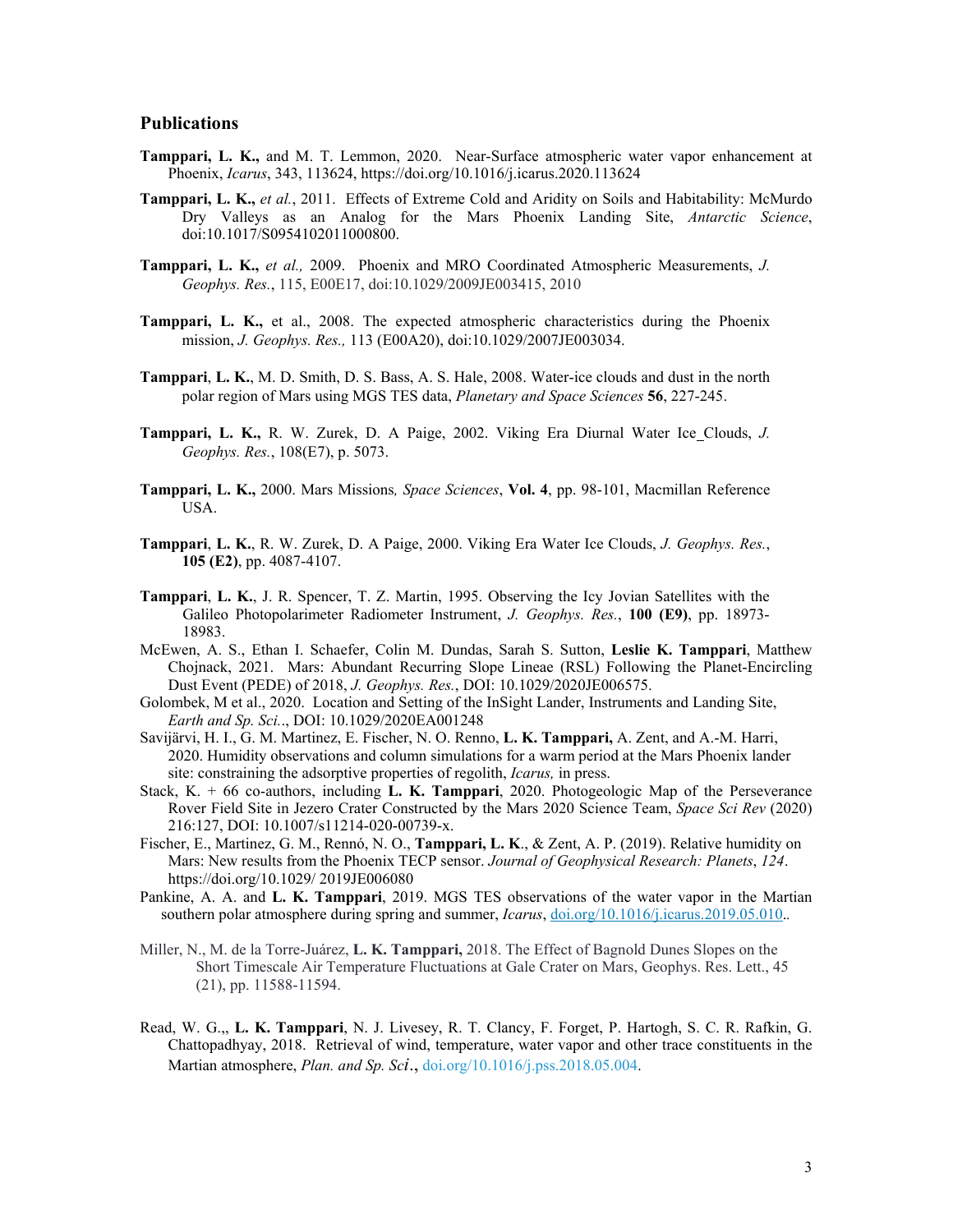- Pankine, A. A. and **L. K. Tamppari**, 2019. MGS TES observations of the water vapor in the Martian southern polar atmosphere during spring and summer, *Icarus*, *331,* **DOI:** 10.1016/j.icarus.2019.05.010
- Farnocchia, D., S. Chesley, M. Micheli, A. Delamere, R.S. Heyd, D.J. Tholen, J. D. Giorgini, W.M. Owen, and **L.K. Tamppari**, 2016. High precision comet trajectory estimates: The Mars flyby of C/2013 A1 (Siding Spring), *Icarus*, **266**, pp. 279-287, DOI: 10.1016/j.icarus.2015.10.035

*.*

- Bridges, N.T., and **L.K. Tamppari,** 2015. Dynamic Mars from long-term observations: Introduction, *Icarus* **251**, pp. 1-4.
- Pankine, A.A., and **L.K. Tamppari**, 2015. Constraints on water vapor vertical distribution at the Phoenix landing site during summer from MGS TES day and night observations, *Icarus* **252**, pp. 107-120.
- Pankine, A. A., **L.K. Tamppari**, J. L. Bandfield, T. H. McConnochie, M. D. Smith, 2013. Retrievals of martian atmospheric opacities from MGS TES nighttime data, Icarus, 226(1), pp. 708-722, doi:10.1016/j.icarus.2013.06.024.
- Clifford, S. M., et al., 2013. Introduction to the fifth Mars Polar Science special issue: Key questions, needs and recommended investigations, pp. 864-868, *Icarus*, **225 (2)**.
- Hale, A. S., **L. K. Tamppari**, D. S. Bass, M. D. Smith, 2010. Martian Water-ice clouds: A view from MGS-TES, *J. Geophys. Res*., **116**, **E04004**, doi:10.1029/2009JE003449
- Pankine, A., **L. K. Tamppari**, M. D. Smith, 2010. MGS TES observations of the water vapor above the seasonal and perennial ice caps during northern spring and summer, *Icarus* **210,** 58–71, doi:10.1016/j.icarus.2010.06.043.
- Kounaves, S. P., S. T. Stroble, R. M. Anderson, Q. Moore, D. C. Catling, S. Douglas, C. P. McKay, D. W. Ming, P. H. Smith, **L. K. Tamppari,** and A. P. Zent, 2010. Discovery of Natural Perchlorate in the Antarctic Dry Valleys and its Global Implications, *Environ. Sci. Technol.*, **44,** pp. 2360-2364.
- Ellehoj, M. D., H. P. Gunnlaugsson, K.M. Bean, B. A. Cantor, L. Drube, D. Fisher, B.T.Gheynani, A-M. Harri, C. Holstein-Rathlou, H. Kahanpää, M.T. Lemmon, M.B. Madsen, M. C. Malin, J. Polkko, P. Smith, **L.K. Tamppari**, P.A.Taylor, W. Weng and J. Whiteway, 2009. Convective vortices and Dust Devils at the Phoenix Mars mission landing site, *J. Geophys. Res.* 115 (E00E16), doi:10.1029/2009JE003413.
- C. Holstein-Rathlou, H. P. Gunnlaugsson, J. P. Merrison, K. M. Bean, B. A. Cantor, J. A. Davis, R. Davy, N. B. Drake, M. D. Ellehoj, W. Goetz, S. F. Hviid, C. F. Lange, S. E. Larsen, M. Lemmon, M. B. Madsen, M. Malin, J. E. Moores, P. Nørnberg, P. Smith, **L. Tamppari**, P. A. Taylor, 2009. Winds at the Phoenix Landing Site, *J. Geophys. Res.*, 115 (E00E18), doi: 10.1029/2009JE003411.
- Ming, D. W., *et al.*, 2009. Mars 2007 Phoenix Scout mission Organic Free Blank: Method to distinguish Mars organics from terrestrial organics, *J. Geophys. Res.*, 113 (E00A21), doi:10.1029/2007JE003061.
- Pankine, A., **L. K. Tamppari**, M. D. Smith, 2009. Water vapor variability in the North Polar Region on Mars from Viking MAWD and MGS TES datasets, *Icarus*, 204, pp. 87-102.
- Smith, P. H., **L. K. Tamppari**, R.E. Arvidson, D. Bass, D. Blaney, W.V. Boynton, A. Carswell, D.C. Catling, B.C. Clark, T. Duck, E. DeJong, D. Fisher, W. Goetz, H.P. Gunnlaugsson, M.H. Hecht, V. Hipkin, J. Hoffman, S.F. Hviid, H.U. Keller, S.P. Kounaves, C.F. Lange, M.T. Lemmon, M.B. Madsen, W.J. Markiewicz, J. Marshall, C.P. McKay, M.T. Mellon, D.W. Ming, R.V. Morris, N. Renno, W.T. Pike, U. Staufer, C. Stoker, P. Taylor, J.A. Whiteway, A.P. Zent, 2009. H2O at the Phoenix landing site, *Science,* 325 (5936), pp. 58-61.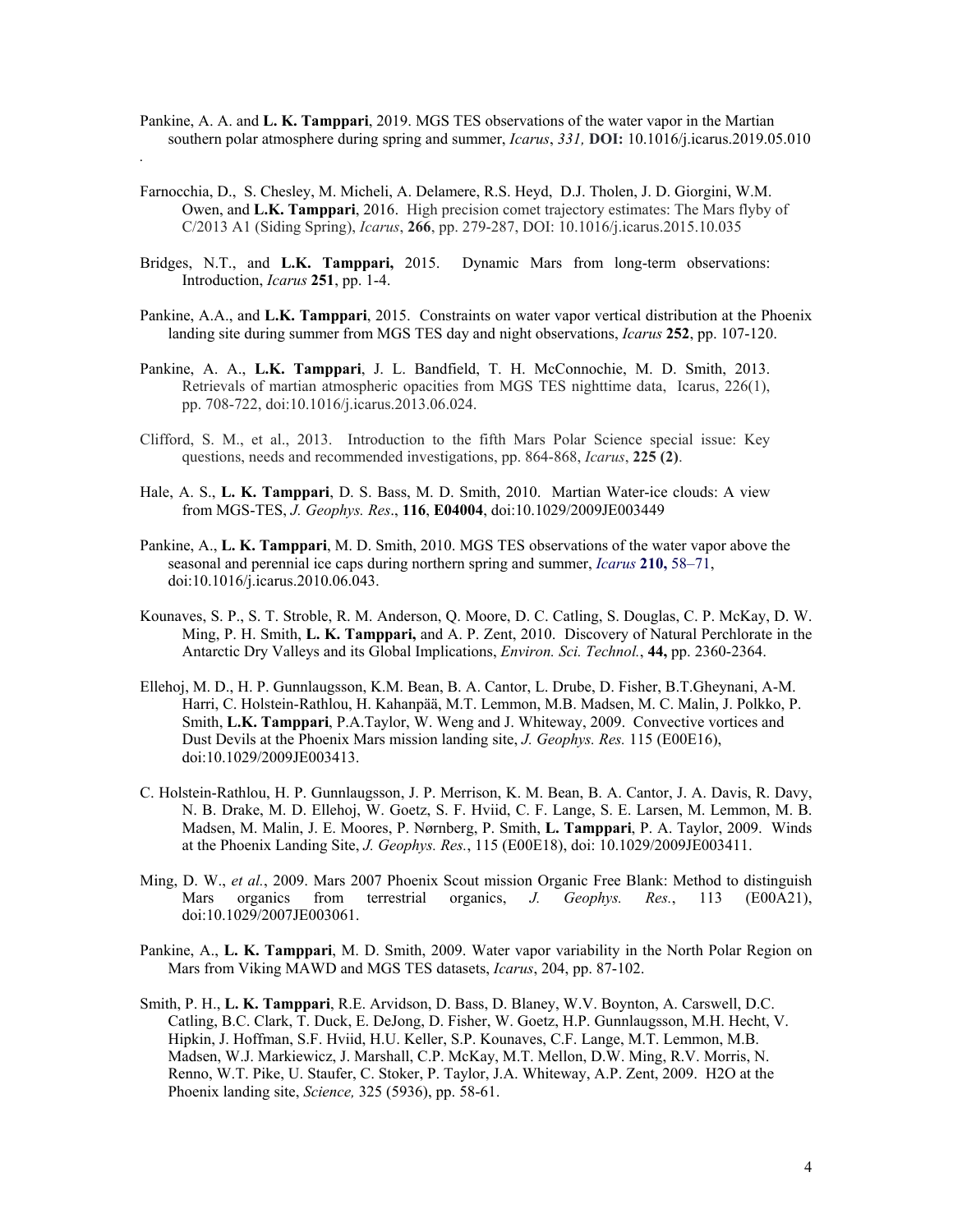- Whiteway, J. A., L. Komguem, C. Dickinson, C. Cook, M. Illnicki, J. Seabrook, V. Popovici, T. J. Duck, R. Davy, P. A. Taylor, J. Pathak, D. Fisher, A. I. Carswell, M. Daly, V. Hipkin, A. P. Zent, T. L. Hudson, **L. Tamppari**, N. Renno, J. Moores, M. T. Lemmon, F. Daerden, P. H. Smith, 2009. Mars water ice clouds and precipitation, *Science,* 325 (5936), pp. 68-70.
- Arvidson, R. et al., 2008. Mars Exploration Program 2007 Phoenix landing site selection and characteristics, *J. Geophys. Res.*, 113 (E00A03), doi: 10.1029/2007JE003021.
- Pathak, J., D. V. Michelangeli, L. Komguem, J. Whiteway, **L. K. Tamppari,** 2008. Simulating Martian boundary layer water ice clouds and the lidar measurements for the Phoenix mission, *J. Geophys. Res.*, 113 (E00A05), doi: 10.1029/2007JE002967.
- Plemmons, D. H., et al., 2008. Effects of the Phoenix Lander descent thruster plume on the Martian surface, *J. Geophys. Res.*, 113 (E003059), doi: 10.1029/2007JE003059.
- Smith, P. H., **L. K. Tamppari,** *et al.*, 2008. Introduction to special section on the Phoenix Mission: Landing Site Characterization Experiments, Mission Overviews, and Expected Science, *J. Geophys. Res.*, 113 (E00A18), doi:10.1029/2007JE003083.
- Golombek, M. P., *et al.* (2008), Size-frequency distributions of rocks on the northern plains of Mars with special reference to Phoenix landing surfaces, J. Geophys. Res., 113, E00A09, doi:10.1029/2007JE003065.
- Tsuyuki, G., **L. Tamppari**, T. Martin, and J. Murphy, 2007. "Development of the Surface Thermal Environment for the Mars Scout Phoenix Mission," Paper Number 2007-01-3239, Proceedings of the International Conference on Environmental Systems, Society of Automotive Engineers, Chicago, IL, dated July 2007.
- Drake, N. B., **L. K. Tamppari,** R. D. Baker, B. A. Cantor, and A. S. Hale, 2006. Dust devil tracks and wind streaks in the North Polar Region of Mars: A study of the 2007 Phoenix Mars Lander Sites, Geophys. Res. Lett., 33, L19S02, doi: 10.1029/2006GL026270.
- Hale, A. Snyder, Bass, D.S., **Tamppari**, **L.K.** 2005. Monitoring the perennial martian northern polar cap with MGS MOC. *Icarus,***174,** pp. 502-512.
- Rathbun, J. A., J. R. Spencer, **L. K. Tamppari**, T. Z. Martin, L. Barnard, and L. D. Travis, 2004. Mapping of Io's thermal radiation by the Galileo photopolarimter-radiometer (PPR) instrument, *Icarus* V. 169, No. 1, pp. 127-139.
- D. W. Beaty, S. Miller, W. Zimmerman, J. Bada, P. Conrad, E. Dupuis, T. Huntsberger, R. Ivlev, S. S. Kim, B. G. Lee, D. Lindstrom, L. Lorenzoni, P. Mahaffy, K. McNamara, D. Papanastassiou, S. Patrick, S. Peters, N. Rohatgi, J. J. Simmonds, J. Spray, T. D. Swindle, **L. Tamppari,** A. Treiman, J. K. Wolfenbarger and A. Zent, 2004, Planning for a Mars in situ sample preparation and distribution (SPAD) system: *Planetary and Space Science*, v. 52, p. 55-66.
- Cooper, J. F., C. B. Phillips, J. R. Green, X. Wu, R. W. Carlson, **L. K. Tamppari**, R. J., Terrile, R. E. Johnson, J. H. Eraker, N. C. Makris, 2002. Europa Exploration: Science and Mission Priorities, The Future of Solar System Exploration, 2003-2013, ASP Conference Series, Vol. 272, pp. 217- 252.
- Spencer, J. R., J. A. Rathbun, L. D. Travis, **L. K. Tamppari,** L. Barnard, and T. Z. Martin, 2000. High-resolution observations of Io's thermal emission from the Galileo photopolarimeterradiometer, *Science*, **288**, pp. 1198-1201.
- Spencer, J. R., **L. K. Tamppari**, T. Z. Martin, L. D. Travis, 1999. Temperatures on Europa from Galileo PPR: Nighttime Thernal Anomalies, *Science*, **284**, p. 1514-1516.